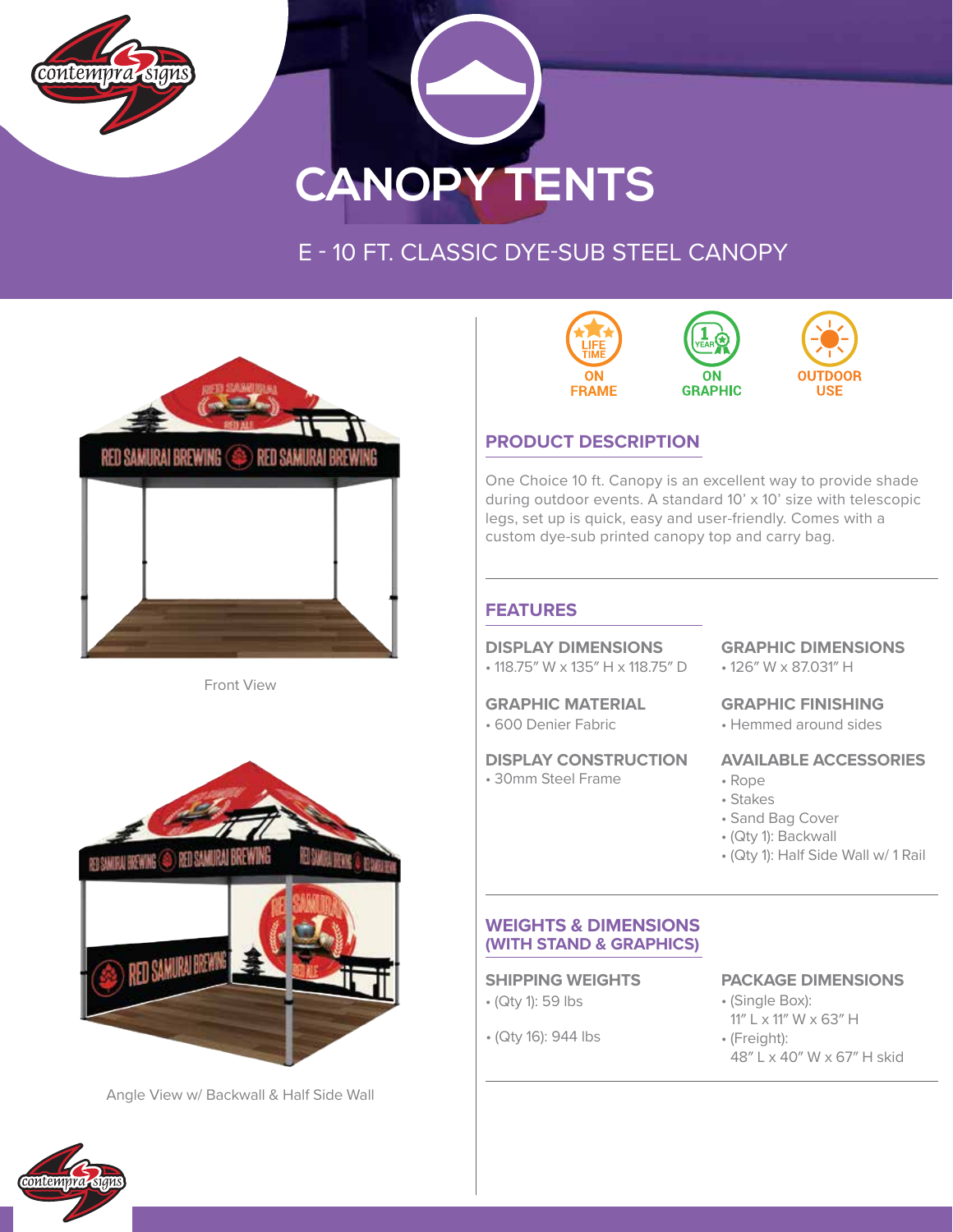

699 **(QTY 1): Frame (QTY 1): Black Nylon Carry Bag**

**PARTS LIST**